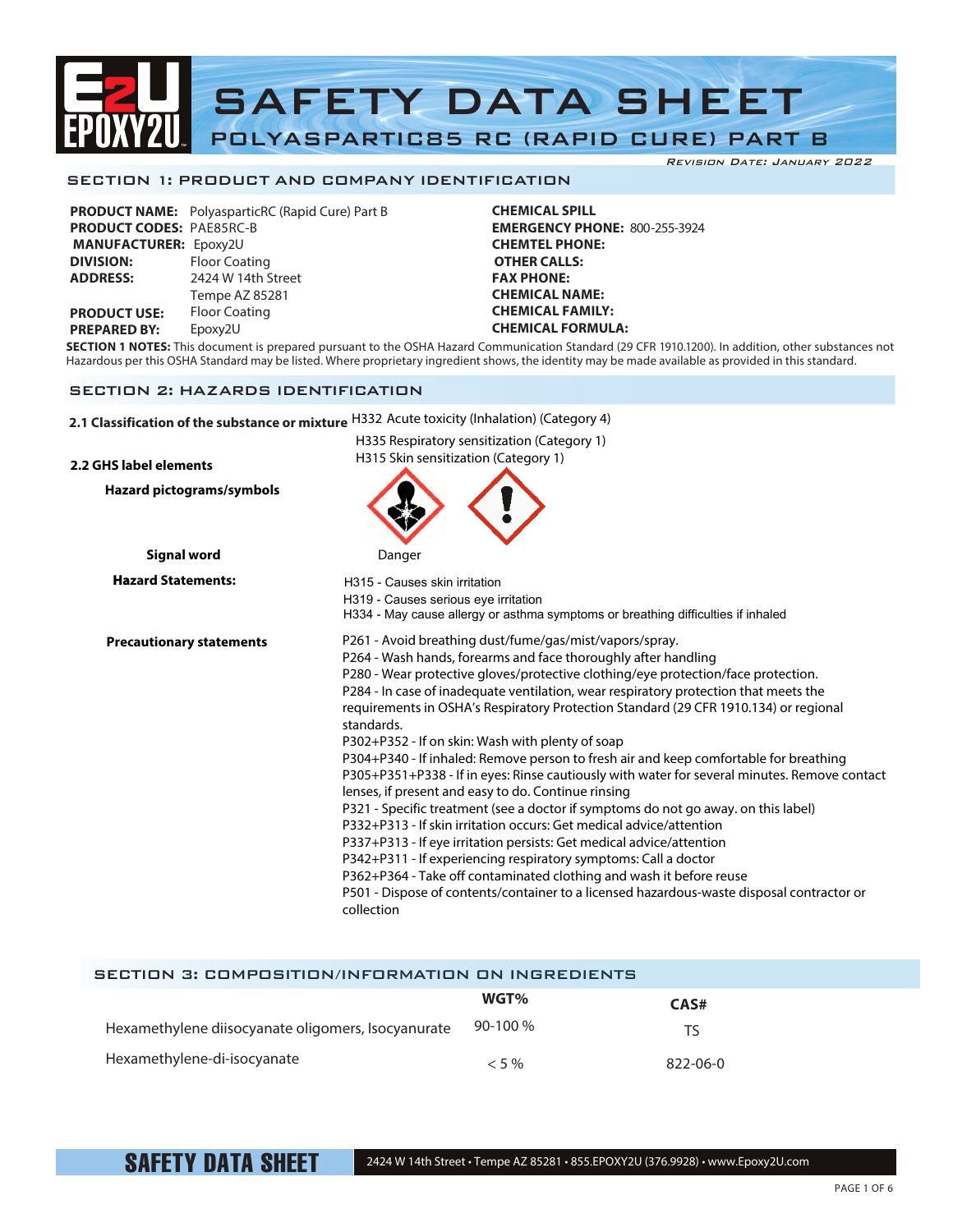

# SECTION 4: FIRST AID MEASURES

| <b>EYE CONTACT</b>                   | In case of contact, immediately flush eyes with plenty of water for at least 15 minutes. Use lukewarm water if possible.<br>Use fingers to ensure that evelids are separated and that the eye is being irrigated. Then remove contact lenses, if<br>easily removable, and continue eye irrigation for not less than 15 minutes. Get medical attention if irritation develops. |
|--------------------------------------|-------------------------------------------------------------------------------------------------------------------------------------------------------------------------------------------------------------------------------------------------------------------------------------------------------------------------------------------------------------------------------|
| <b>SKIN CONTACT</b>                  | May cause skin irritation with symptoms of reddening, itching and swelling. Can cause sensitization with symptoms of<br>reddening, itching, swelling and rash.                                                                                                                                                                                                                |
| <b>INHALATION</b>                    | Move into fresh air and keep at rest. If breathing stops, provide artificial respiration. Get medical<br>attention if any discomfort continues                                                                                                                                                                                                                                |
| <b>INGESTION</b>                     | Do not induce vomiting. Wash mouth out with water. Do not give anything by mouth to an unconscious person. Get<br>medical attention.                                                                                                                                                                                                                                          |
| <b>GENERAL</b><br><b>INFORMATION</b> | Ensure that medical personnel are aware of the material(s) involved, and take precautions to<br>protect themselves.                                                                                                                                                                                                                                                           |
| <b>Carcinogenicity</b>               | No carcinogenic substances as defined by IARC, NTP and/or OSHA.                                                                                                                                                                                                                                                                                                               |

# SECTION 5: FIRE-FIGHTING MEASURES

# **5.1 Extinguishing media**

**Suitable Extinguishing Media:** dry chemical, carbon dioxide (CO2), foam, water spray for large fires. Use water spray to keep fire-exposed containers cool.

# **5.2 Special hazards arising from the substance or mixture**

During fire, gases hazardous to health may be formed

# **5.3 Advice for firefighters**

Firefighters should wear NFPA compliant structural firefighting protective equipment, including self-contained breathing apparatus and NFPA compliant helmet, hood, boots and gloves. Avoid contact with product. Decontaminate equipment and protective clothing prior to reuse.

#### SECTION 6: ACCIDENTAL RELEASE MEASURES

#### **6.1 Personal precautions, protective equipment and emergency procedures**

Wear appropriate personal protective equipment. Evacuate surrounding areas and isolate the area.. Keep unnecessary and unprotected personnel from entering. Provide adequate ventilation. Wear appropriate respirator when ventilation is inadequate. Implement site emergency response plan.

**6.2 Environmental Precautions**: Avoid dispersal of spilled material and runoff and contact with soil, waterways, drains, and sewers. Inform authorities if the product has caused environmental pollution (sewers, drains, waterways or soil).

#### **6.3 Methods and materials for containment and cleaning up**

Cleanup personnel must use appropriate personal protective equipment. Evacuate and keep unnecessary personnel out of spill area. Remove all sources of ignition, including flames, heat, and sparks. Stop leak if without risk. Move containers from spill area. Dike or dam spilled material with non-combustible, absorbent material (e.g., sand, earth, vermiculite or diatomaceous earth) and control further spillage, where possible. Make certain the absorbent material soaks up all liquids. Decontaminate the spill surface area with a neutralization solution. A neutralization solution can be prepared with a combination of two solutions mixed 1:1 by volume: (Solution 1): Mineral Spirits (80%), VVM&P Naptha (15%) and Household Detergent (5%); (Solution 2): Monoethanolamine (50%) and water (50%). Other neutralization solutions include: ZEP® Commercial Heavy-Duty Floor Stripper, EASY OFF® Grill and Oven Cleaner, a solution of Simple Green® Pro HD Heavy-Duty Cleaner (50%) and Household Ammonia (50%), and a solution of Fantastic® Heavy Duty All Purpose Cleaner (90%) and Household Ammonia (10%).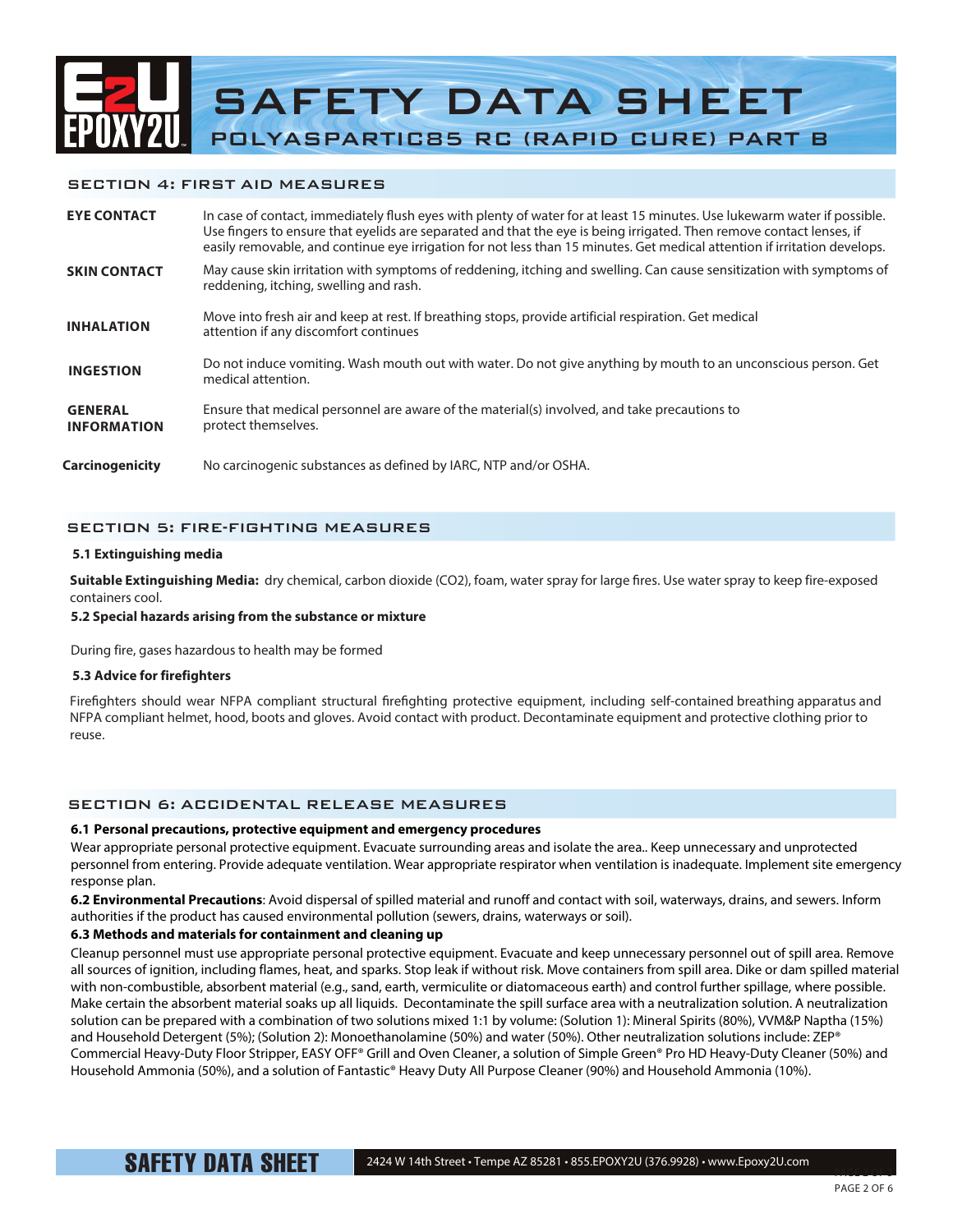

# SECTION 7: HANDLING AND STORAGE

# **7.1 Precautions for safe handling**

Do not breathe vapors, mists, or dusts. Use adequate ventilation to keep airborne isocyanate levels below the exposure limits. Wear respiratory protection if material is heated, sprayed, used in a confined space, or if the exposure limit is exceeded.

# **7.2 Conditions for safe storage, including any incompatibilities**

STORAGE TEMPERATURE: Minimum: 4 °C (39.2 °F) Maximum: 50 °C (122 °F). STORAGE PERIOD: 12 Months: after receipt of material by customer. Store in cool place. Keep container tightly closed in a dry and well-ventilated place.

Containers that have been opened must be carefully resealed and kept upright to prevent leakage. Do not store in unlabeled, unapproved or reactive containers. Use appropriate containment to avoid environmental contamination. Personnel education and training in the safe use and handling of this product are required under OSHA Hazard Communication Standard 29 CFR 1910.1200

**Incompatible Materials or Ignition Sources:** Hazardous polymerization does not occur. Avoid water, amines, strong bases, alcohols, and copper alloys.

# SECTION 8: EXPOSURE CONTROLS/PERSONAL PROTECTION

#### **8.1 Control parameters**

# **Homopolymer of Hexamethylene Diisocyanate (28182-81-2)**

Time Weighted Average (TWA): 0.5 mg/m3 Exposure Limit Short Term Exposure Limit (STEL): 1.00 mg/m3 (15-min)

**Polyisocyanate Based on Hexamethylene Diisocyanate (HDI) (CAS# is a trade secret)**

Time Weighted Average (TWA): 0.50 mg/m3 Exposure Limit Short Term Exposure Limit (STEL): 1.00 mg/m3

# **Hexamethylene-1,6-Diisocyanate (822-06-0)**

US. ACGIH Threshold Limit Values Time Weighted Average (TWA): 0.005 ppm Exposure Limit Ceiling Limit Value: 0.02 ppm

TWA = Time-Weighted Averages are based on 8h/day 40hr/week exposures : STEL = Short Term Exposure Limits are based on 15 minute exposures

# **8.2 Exposure controls**

# **Appropriate engineering controls**

General dilution and local exhaust as necessary to control airborne vapors, mists, dusts, and thermal decomposition products below appropriate airborne concentration standards and guidelines. Exhaust air may need to be cleaned by scrubbers or filters to reduce environmental contamination. Curing ovens must be ventilated to prevent the build-up of explosive atmospheres and to prevent off-gases.

#### **Personal protective equipment**

**Industrial Hygiene/** Good industrial hygiene practice dictates that worker protection should be achieved through engineering controls, such as ventilation, whenever feasible. When such controls are not feasible to achieve full protection, the use of respirators and other personal protective equipment is mandated. Exhaust air may need to be cleaned by scrubbers or filters to reduce environmental contamination. Curing ovens must be ventilated to prevent emissions into the workplace. If oven off-gases are not vented properly (i.e. they are released into the work area), it is possible to be exposed to airborne monomeric HDI.

**Hand Protection:** Gloves should be worn, Nitrile rubber gloves, Butyl rubber gloves, Neoprene gloves.

**Eye Protection:** When handling liquid product, chemical goggles should be worn. Chemical safety goggles in combination with a full face shield if a splash hazard exists.

**Skin and body protection:** Avoid all skin contact. Depending on the conditions of use, cover as much of the exposed skin area as possible with appropriate clothing to prevent skin contact., Gloves, long sleeved shirts and pants.

Respiratory protection : In case of inadequate ventilation, wear respiratory protection. Respirator selection must be based on known or anticipated exposure levels, the hazards of the product and the safe working limits of the selected respirator. Use positive pressure supplied air respirator when airborne concentrations are not known, when airborne levels are 10 times the appropriate TLV, and when spraying is performed or product is applied by aerosol in a confined space or area with limited ventilation. If respirators are used, a program should be instituted to assure compliance with OSHA Standard 63 FR 1152, January 8, 1998. Contact health and safety professional or manufacturer for specific information.

**Medical Surveillance** All applicants who are assigned to an isocyanate work area should undergo a pre-placement medical evaluation. A history of eczema or respiratory allergies such as hay fever, are possible reasons for medical exclusion from isocyanate areas. Applicants who have a history of adult asthma should be restricted from work with isocyanates. Applicants with a history of prior isocyanate sensitization should be excluded from further work with isocyanates. A comprehensive annual medical surveillance program should be instituted for all employees who are potentially exposed to diisocyanates. Once a worker has been diagnosed as sensitized to any isocyanate, no further exposure can be permitted. Refer to the EPOXY2U pamphlet (Medical Surveillance Program for Isocyanate Workers) for additional guidance. **Additional Protective Measures:** Employees should wash their hands and face before eating, drinking, or using tobacco products. Educate and train employees in the safe use and handling of this product. Emergency showers and eye wash stations should be available**.**

**SAFETY DATA SHEET** 2424 W 14th Street • Tempe AZ 85281 • 855.EPOXY2U (376.9928) • www.Epoxy2U.com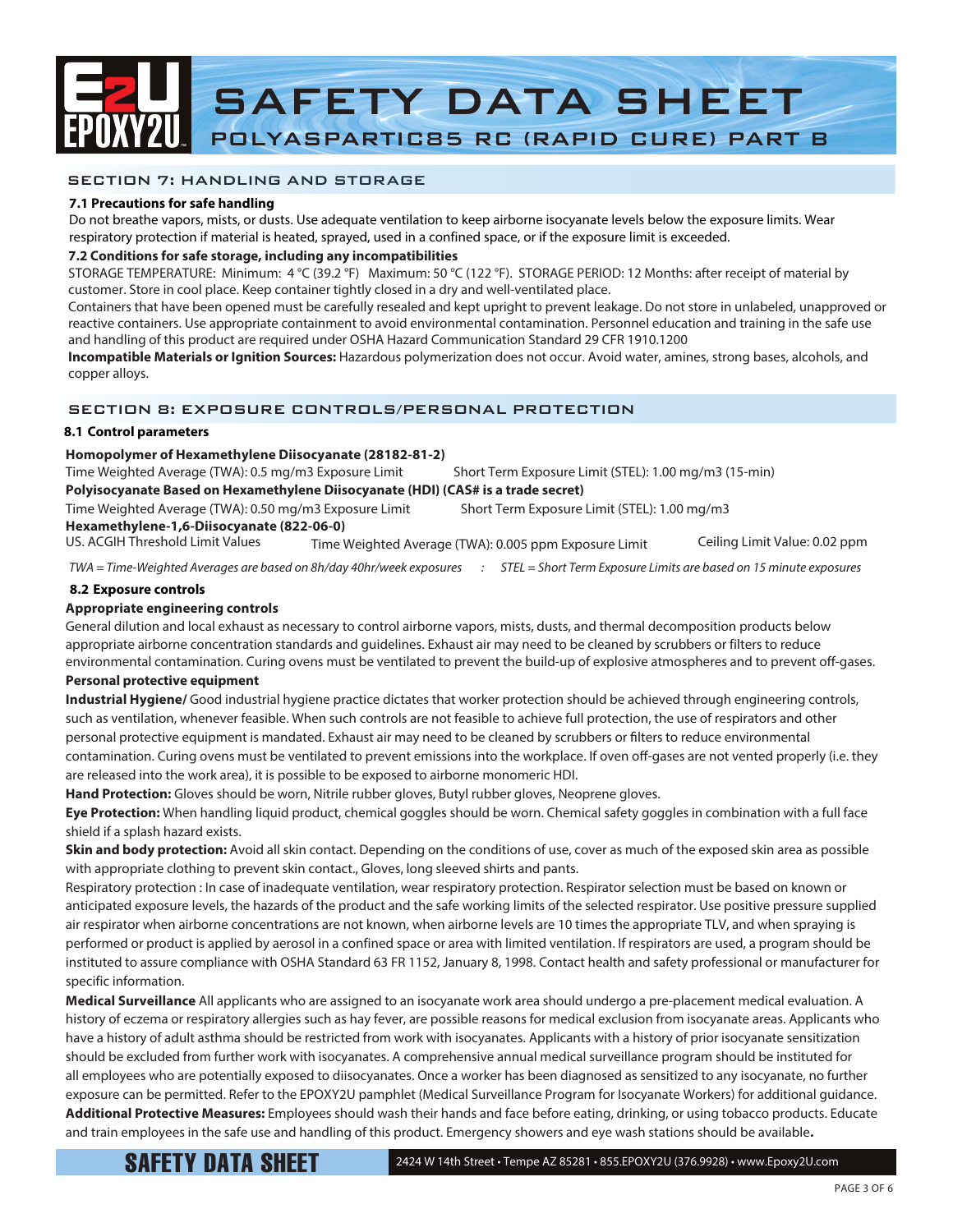

%(V) for the solvent

%(V) for the solvent

10-9 @ 68°F (20°C) mmHg 10 mmHg @ 20 °C (68 °F)

**Lower Explosion Limit:** Approximately 0.90

**Upper Explosion Limit:** Approximately 12.5

**Vapor Pressure:** HDI Polyisocyanate: 5.2 X

# SECTION 9: PHYSICAL AND CHEMICAL PROPERTIES

# **9.1 Information on basic physical and chemical properties**

**Form:** Liquid **Color:** Colorless **Odor:** Minimal odor **pH:** Not Applicable **Freezing Point:** No Data Available **Boiling Point/Range:** Approximately 285°C (545°F) ca

**Flash Point:** 170°C (338°F) ca

# **9.2 Other safety information**

No data available

# SECTION 10: STABILITY AND REACTIVITY

#### **10.1 REACTIVITY** No data available

#### **10.2 Chemical stability**

Stable under normal conditions of use and storage.

# **10.3 Possibility of hazardous reactions**

Hazardous Reactions: Contact with moisture, other materials that react with isocyanates, or temperatures above 350 F (177 C), may cause polymerization.

**Materials to avoid:** Water, Amines, Strong bases, Alcohols, copper alloys

**Conditions to avoid:** Heat, flames and sparks.

Hazardous decomposition products: By Fire and High Heat: Carbon dioxide (CO2), carbon monoxide (CO), oxides of nitrogen (NOx), dense black smoke, Hydrogen cyanide, Isocyanate, Isocyanic Acid, Other undetermined compounds

# SECTION 11 – TOXICOLOGICAL INFORMATION

# **TOXICITY DATA FOR HOMOPOLYMER OF HEXAMETHYLENE**

| <b>Acute Oral Toxicity</b>       | $LD50:$ > 5,000 mg/kg (Rat) Estimated<br>Value                                                                                                             |
|----------------------------------|------------------------------------------------------------------------------------------------------------------------------------------------------------|
| <b>Acute Inhalation Toxicity</b> | LC50: 390-453 mg/m3, aerosol, 4 hrs<br>(Rat, Male/Female) RD50: 20.8 mg/<br>m3, 3 hrs                                                                      |
| <b>Acute dermal toxicity</b>     | LD50: > 5,000 mg/kg (rabbit)                                                                                                                               |
| <b>Skin Irritation</b>           | rabbit, Draize, Slightly irritating                                                                                                                        |
| <b>Eye Irritation</b>            | rabbit, Draize, Slightly irritating                                                                                                                        |
| <b>Sensitization</b>             | dermal: sensitizer (guinea pig,<br>Maximisation Test (GPMT)) dermal:<br>non-sensitizer (Guinea pig, Buehler)<br>inhalation: non-sensitizer (quinea<br>pig) |
| <b>Repeated Dose Toxicity</b>    | 3 wks, inhalation: NOAEL: 3.7 - 4.3<br>mg/m3, (Rat) 90 ds, inhalation:<br>NOAEL: 3.3 - 3.4 mg/m3, (Rat)<br>Irritation to lungs and nasal cavity.           |
| <b>Mutagenicity</b>              | Genetic Toxicity in Vitro:                                                                                                                                 |
|                                  | Ames: negative (Salmonella<br>typhimurium, Metabolic Activation:<br>with/without)                                                                          |
|                                  |                                                                                                                                                            |

# **TOXICITY DATA FOR T-BUTYL ACETATE**

| <b>DIISOCYANATE</b>              |                                                                          | <b>Acute Oral Toxicity</b>       | LD50: 4,500 mg/kg (Rat)            |
|----------------------------------|--------------------------------------------------------------------------|----------------------------------|------------------------------------|
| <b>Acute Oral Toxicity</b>       | $LD50:$ > 5,000 mg/kg (Rat) Estimated<br>Value                           | <b>Acute Inhalation Toxicity</b> | $LC50: > 4000$ ppm, (rat)          |
|                                  |                                                                          | <b>Acute dermal toxicity</b>     | $LC50: > 4000$ ppm, (rat)          |
| <b>Acute Inhalation Toxicity</b> | LC50: 390-453 mg/m3, aerosol, 4 hrs<br>(Rat, Male/Female) RD50: 20.8 mg/ | <b>Skin Irritation</b>           | Skin Irritation                    |
|                                  | $m3.3$ hrs                                                               | <b>Eye Irritation</b>            | Eye Irritation                     |
| Acute dermal toxicity            | $LD50:$ > 5,000 mg/kg (rabbit)                                           | <b>Repeated Dose Toxicity</b>    | inhalation: NOAEL: Not Estalbished |
| Skin Irritation                  | rabbit, Draize, Slightly irritating                                      |                                  | $(<120$ ppm), $(rat, )$            |

**Specific Gravity:** Approximately 1.16 **Solubility in Water:** Insoluble - Reacts slowly with water to liberate CO2 gas **Bulk Density:** Approximately 9.64 lb/gal Estimated based on component(s)

# **TOXICITY DATA FOR BENZENE, 1-CHLORO-4-(TRIFLUOROMETHYL**

| <b>Acute Oral Toxicity</b>    | $LD50:$ > 10,000 mg/kg (rat)                                                   |
|-------------------------------|--------------------------------------------------------------------------------|
| Acute Inhalation Toxicity     | $LC50$ : > 10,000 mg/l, (rat)                                                  |
| Acute dermal toxicity         | $LD50:$ > 2,700 mg/kg (rabbit)                                                 |
| Skin Irritation               | rabbit, Non-irritating                                                         |
| <b>Eye Irritation</b>         | rabbit, Non-irritating                                                         |
| <b>Repeated Dose Toxicity</b> | 28 d, inhalation: NOAEL: Not<br>Established (<100 ppm), (rat, Male/<br>Female) |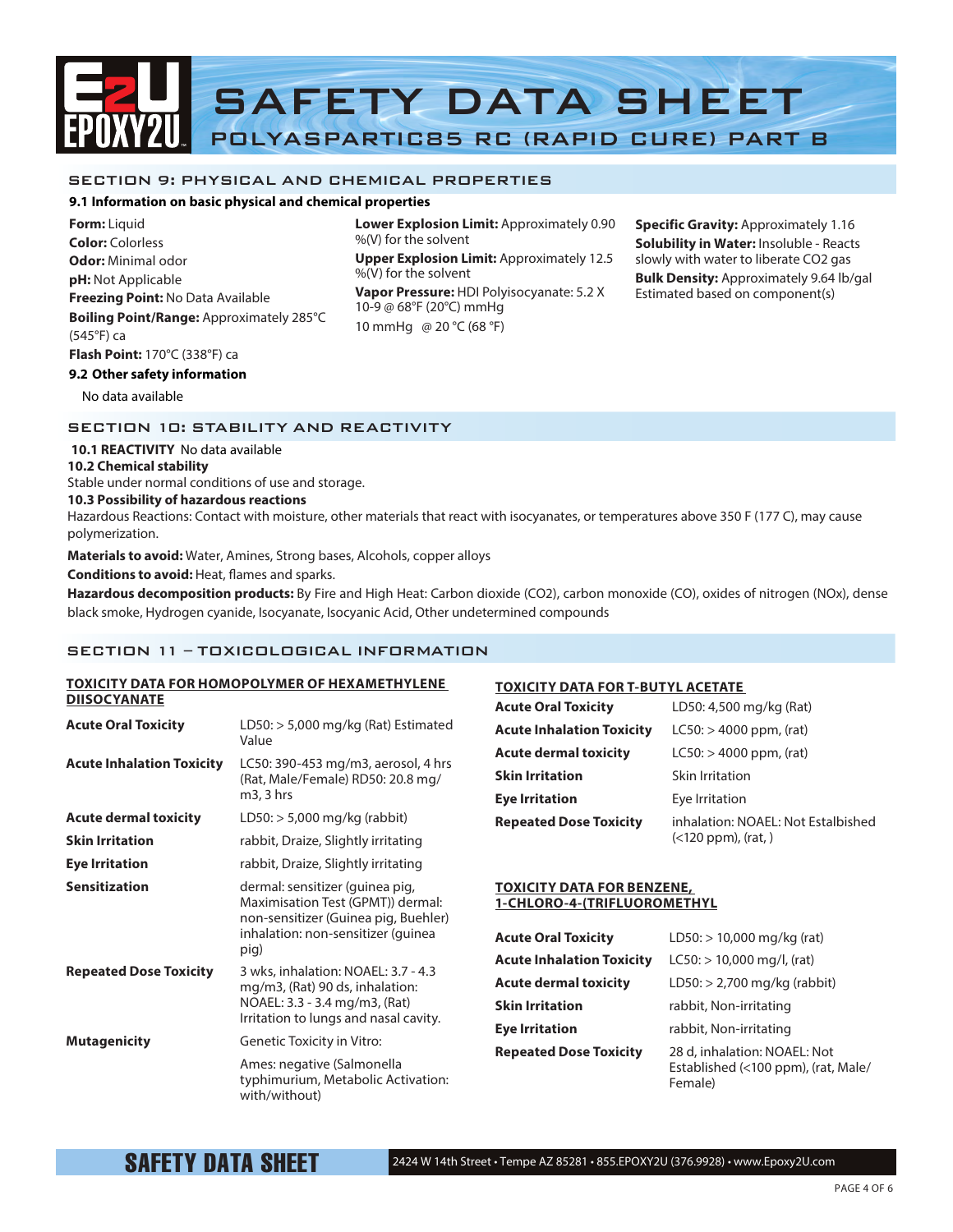

# SECTION 12 – ECOLOGICAL INFORMATION

**Ecological Data for Homopolymer of Hexamethylene Diisocyanate Biodegradation:** 0 %, Exposure time: 28 Days, Not readily biodegradable.

**Acute and Prolonged Toxicity to Fish:** LC0: > 100 mg/l (Zebra fish (Brachydanio rerio), 96 hrs) **Acute Toxicity to Aquatic Invertebrates:** EC0: > 100 mg/l (Water flea (Daphnia magna), 48 hrs) **Toxicity to Aquatic Plants:** EC50: > 1,000 mg/l, (Green algae (Scenedesmus subspicatus), 72 hrs) **Toxicity to Microorganisms:** EC50: > 1,000 mg/l, (Activated sludge microorganisms, 3 hrs) **Ecological Data for t-Butyl Acetate Biodegradation:** Readily biodegradable. **Bioaccumulation:** approximately 10 BCF **Acute and Prolonged Toxicity to Fish:** LC50: 327 mg/l (Fathead minnow (Pimephales promelas), 96 h) **Acute Toxicity to Aquatic Invertebrates:** EC50: 3,968 mg/l (Water flea (Daphnia magna)**) Toxicity to Aquatic Plants:** 420 mg/l, EC5, (other: algae) **Ecological Data for Benzene, 1-chloro-4-(trifluo omethyl)-Biodegradation:** Not readily biodegradable. **Acute and Prolonged Toxicity to Fish:** LC50: 13.5 mg/l (Bluegill (Lepomis macrochirus), 96 h) **Acute Toxicity to Aquatic Invertebrates:** 12.4 mg/l LC50 (Water flea (Daphnia magna), 48 h) **Toxicity to Aquatic Plants:** 500 mg/l, IC50, (Blue-green algae (Anabaena flosaquae), 72 h)

# SECTION 13: DISPOSAL CONSIDERATIONS

**WASTE DISPOSAL METHOD** Waste disposal should be in accordance with existing federal, state and local environmental control laws. Incineration is the preferred method. **EMPTY CONTAINER PRECAUTIONS** Empty containers retain product residue; observe all precautions for product. Do not heat or cut empty container with electric or gas torch because highly toxic vapors and gases are formed. Do not reuse without thorough commercial cleaning and reconditioning.

# SECTION 14: TRANSPORT INFORMATION

| <b>LAND TRANSPORT (DOT)</b> | Not regulated. |
|-----------------------------|----------------|
|-----------------------------|----------------|

**SEA TRANSPORT (IMDG)**  Not regulated.

**AIR TRANSPORT (ICAO/IATA)** Not regulated.